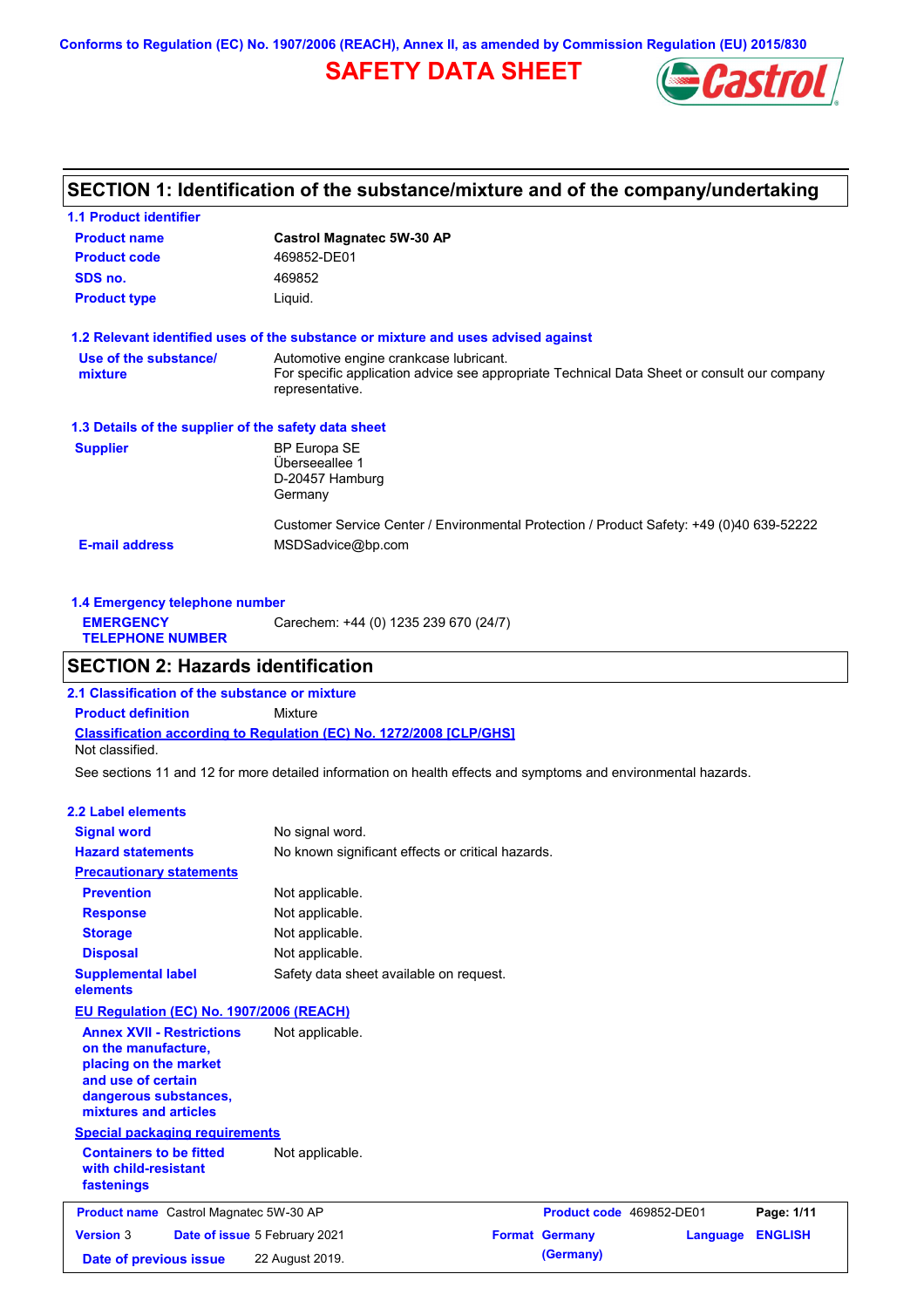# **SECTION 2: Hazards identification**

| <b>Tactile warning of danger</b>                                                                                         | Not applicable.                                                                                                                                                                                                          |
|--------------------------------------------------------------------------------------------------------------------------|--------------------------------------------------------------------------------------------------------------------------------------------------------------------------------------------------------------------------|
| 2.3 Other hazards                                                                                                        |                                                                                                                                                                                                                          |
| <b>Results of PBT and vPvB</b><br>assessment                                                                             | Product does not meet the criteria for PBT or vPvB according to Regulation (EC) No. 1907/2006.<br>Annex XIII.                                                                                                            |
| <b>Product meets the criteria</b><br>for PBT or vPvB according<br>to Regulation (EC) No.<br><b>1907/2006, Annex XIII</b> | This mixture does not contain any substances that are assessed to be a PBT or a vPvB.                                                                                                                                    |
| Other hazards which do<br>not result in classification                                                                   | Defatting to the skin.<br>USED ENGINE OILS<br>Used engine oil may contain hazardous components which have the potential to cause skin<br>cancer.<br>See Toxicological Information, section 11 of this Safety Data Sheet. |

### **SECTION 3: Composition/information on ingredients**

#### **3.2 Mixtures**

**Product definition**

Mixture

Highly refined base oil (IP 346 DMSO extract < 3%). Proprietary performance additives.

| <b>Product/ingredient</b><br>name                         | <b>Identifiers</b>                                                                                         | % | <b>Regulation (EC) No.</b><br><b>1272/2008 [CLP]</b> | Type  |
|-----------------------------------------------------------|------------------------------------------------------------------------------------------------------------|---|------------------------------------------------------|-------|
| Distillates (petroleum), hydrotreated<br>heavy paraffinic | REACH #: 01-2119484627-25 $\geq$ 25 - $\leq$ 50<br>EC: 265-157-1<br>CAS: 64742-54-7<br>Index: 649-467-00-8 |   | Asp. Tox. 1, H304                                    | $[1]$ |

**See Section 16 for the full text of the H statements declared above.**

#### **Type**

[1] Substance classified with a health or environmental hazard

[2] Substance with a workplace exposure limit

[3] Substance meets the criteria for PBT according to Regulation (EC) No. 1907/2006, Annex XIII

[4] Substance meets the criteria for vPvB according to Regulation (EC) No. 1907/2006, Annex XIII

[5] Substance of equivalent concern

[6] Additional disclosure due to company policy

Occupational exposure limits, if available, are listed in Section 8.

### **SECTION 4: First aid measures**

#### Do not induce vomiting unless directed to do so by medical personnel. Get medical attention if symptoms occur. In case of contact, immediately flush eyes with plenty of water for at least 15 minutes. Eyelids should be held away from the eyeball to ensure thorough rinsing. Check for and remove any contact lenses. Get medical attention. **4.1 Description of first aid measures**  $\mathbb F$  inhaled, remove to fresh air. In case of inhalation of decomposition products in a fire, symptoms may be delayed. The exposed person may need to be kept under medical surveillance for 48 hours. Get medical attention if symptoms occur. **Ingestion Inhalation Eye contact Protection of first-aiders** No action shall be taken involving any personal risk or without suitable training. **Skin contact** Wash skin thoroughly with soap and water or use recognised skin cleanser. Remove contaminated clothing and shoes. Wash clothing before reuse. Clean shoes thoroughly before reuse. Get medical attention if irritation develops.

### **4.2 Most important symptoms and effects, both acute and delayed**

See Section 11 for more detailed information on health effects and symptoms.

# **Potential acute health effects**

| <b>Inhalation</b>   | <b>Exposure to decomposition products may cause a health hazard.</b> Serious effects may be<br>delayed following exposure. |
|---------------------|----------------------------------------------------------------------------------------------------------------------------|
| <b>Ingestion</b>    | No known significant effects or critical hazards.                                                                          |
| <b>Skin contact</b> | Defatting to the skin. May cause skin dryness and irritation.                                                              |
| <b>Eye contact</b>  | No known significant effects or critical hazards.                                                                          |
|                     | Delayed and immediate effects as well as chronic effects from short and long-term exposure                                 |

| <b>Product name</b> Castrol Magnatec 5W-30 AP |  |                                      | Product code 469852-DE01 | Page: 2/11            |                  |  |
|-----------------------------------------------|--|--------------------------------------|--------------------------|-----------------------|------------------|--|
| <b>Version 3</b>                              |  | <b>Date of issue 5 February 2021</b> |                          | <b>Format Germany</b> | Language ENGLISH |  |
| Date of previous issue                        |  | 22 August 2019.                      |                          | (Germany)             |                  |  |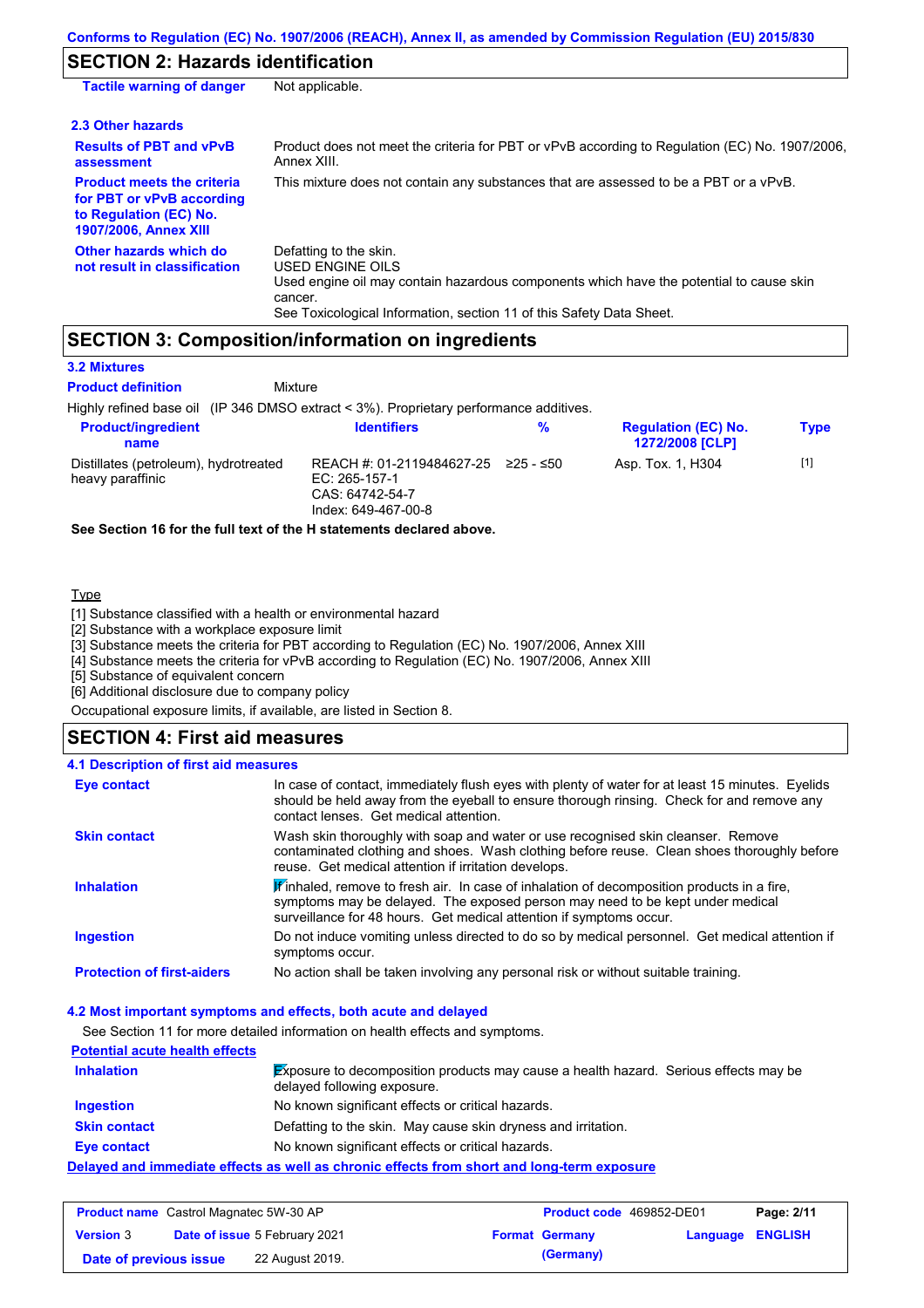### **Conforms to Regulation (EC) No. 1907/2006 (REACH), Annex II, as amended by Commission Regulation (EU) 2015/830**

# **SECTION 4: First aid measures**

| <b>Inhalation</b>   | Overexposure to the inhalation of airborne droplets or aerosols may cause irritation of the<br>respiratory tract. |
|---------------------|-------------------------------------------------------------------------------------------------------------------|
| Ingestion           | Ingestion of large quantities may cause nausea and diarrhoea.                                                     |
| <b>Skin contact</b> | Prolonged or repeated contact can defat the skin and lead to irritation and/or dermatitis.                        |
| <b>Eye contact</b>  | Potential risk of transient stinging or redness if accidental eye contact occurs.                                 |

### **4.3 Indication of any immediate medical attention and special treatment needed**

```
Notes to physician Theatment should in general be symptomatic and directed to relieving any effects.
                   In case of inhalation of decomposition products in a fire, symptoms may be delayed.
                   The exposed person may need to be kept under medical surveillance for 48 hours.
```
# **SECTION 5: Firefighting measures**

| 5.1 Extinguishing media                                   |                                                                                                                                                                                                                                                                                                                                                                   |  |
|-----------------------------------------------------------|-------------------------------------------------------------------------------------------------------------------------------------------------------------------------------------------------------------------------------------------------------------------------------------------------------------------------------------------------------------------|--|
| <b>Suitable extinguishing</b><br>media                    | In case of fire, use foam, dry chemical or carbon dioxide extinguisher or spray.                                                                                                                                                                                                                                                                                  |  |
| <b>Unsuitable extinguishing</b><br>media                  | Do not use water jet. The use of a water jet may cause the fire to spread by splashing the<br>burning product.                                                                                                                                                                                                                                                    |  |
| 5.2 Special hazards arising from the substance or mixture |                                                                                                                                                                                                                                                                                                                                                                   |  |
| <b>Hazards from the</b><br>substance or mixture           | In a fire or if heated, a pressure increase will occur and the container may burst.                                                                                                                                                                                                                                                                               |  |
| <b>Hazardous combustion</b><br>products                   | Combustion products may include the following:<br>carbon oxides (CO, CO <sub>2</sub> ) (carbon monoxide, carbon dioxide)<br>nitrogen oxides (NO, $NO2$ etc.)                                                                                                                                                                                                      |  |
| 5.3 Advice for firefighters                               |                                                                                                                                                                                                                                                                                                                                                                   |  |
| <b>Special precautions for</b><br>fire-fighters           | No action shall be taken involving any personal risk or without suitable training. Promptly<br>isolate the scene by removing all persons from the vicinity of the incident if there is a fire.                                                                                                                                                                    |  |
| <b>Special protective</b><br>equipment for fire-fighters  | Fire-fighters should wear appropriate protective equipment and self-contained breathing<br>apparatus (SCBA) with a full face-piece operated in positive pressure mode. Clothing for fire-<br>fighters (including helmets, protective boots and gloves) conforming to European standard EN<br>469 will provide a basic level of protection for chemical incidents. |  |

# **SECTION 6: Accidental release measures**

|                                                          | 6.1 Personal precautions, protective equipment and emergency procedures                                                                                                                                                                                                                                                                                                                        |
|----------------------------------------------------------|------------------------------------------------------------------------------------------------------------------------------------------------------------------------------------------------------------------------------------------------------------------------------------------------------------------------------------------------------------------------------------------------|
| For non-emergency<br>personnel                           | No action shall be taken involving any personal risk or without suitable training. Evacuate<br>surrounding areas. Keep unnecessary and unprotected personnel from entering. Do not touch<br>or walk through spilt material. Floors may be slippery; use care to avoid falling. Put on<br>appropriate personal protective equipment.                                                            |
| For emergency responders                                 | If specialised clothing is required to deal with the spillage, take note of any information in<br>Section 8 on suitable and unsuitable materials. See also the information in "For non-<br>emergency personnel".                                                                                                                                                                               |
| <b>6.2 Environmental</b><br><b>precautions</b>           | Avoid dispersal of spilt material and runoff and contact with soil, waterways, drains and sewers.<br>Inform the relevant authorities if the product has caused environmental pollution (sewers,<br>waterways, soil or air).                                                                                                                                                                    |
| 6.3 Methods and material for containment and cleaning up |                                                                                                                                                                                                                                                                                                                                                                                                |
| <b>Small spill</b>                                       | Stop leak if without risk. Move containers from spill area. Absorb with an inert material and<br>place in an appropriate waste disposal container. Dispose of via a licensed waste disposal<br>contractor.                                                                                                                                                                                     |
| <b>Large spill</b>                                       | Stop leak if without risk. Move containers from spill area. Prevent entry into sewers, water<br>courses, basements or confined areas. Contain and collect spillage with non-combustible,<br>absorbent material e.g. sand, earth, vermiculite or diatomaceous earth and place in container<br>for disposal according to local regulations. Dispose of via a licensed waste disposal contractor. |
| 6.4 Reference to other                                   | See Section 1 for emergency contact information.                                                                                                                                                                                                                                                                                                                                               |
| <b>sections</b>                                          | See Section 5 for firefighting measures.                                                                                                                                                                                                                                                                                                                                                       |
|                                                          | See Section 8 for information on appropriate personal protective equipment.<br>See Section 12 for environmental precautions.                                                                                                                                                                                                                                                                   |
|                                                          |                                                                                                                                                                                                                                                                                                                                                                                                |

| <b>Product name</b> Castrol Magnatec 5W-30 AP |                                      |                       | <b>Product code</b> 469852-DE01 | Page: 3/11 |
|-----------------------------------------------|--------------------------------------|-----------------------|---------------------------------|------------|
| <b>Version 3</b>                              | <b>Date of issue 5 February 2021</b> | <b>Format Germany</b> | <b>Language ENGLISH</b>         |            |
| Date of previous issue                        | 22 August 2019.                      | (Germany)             |                                 |            |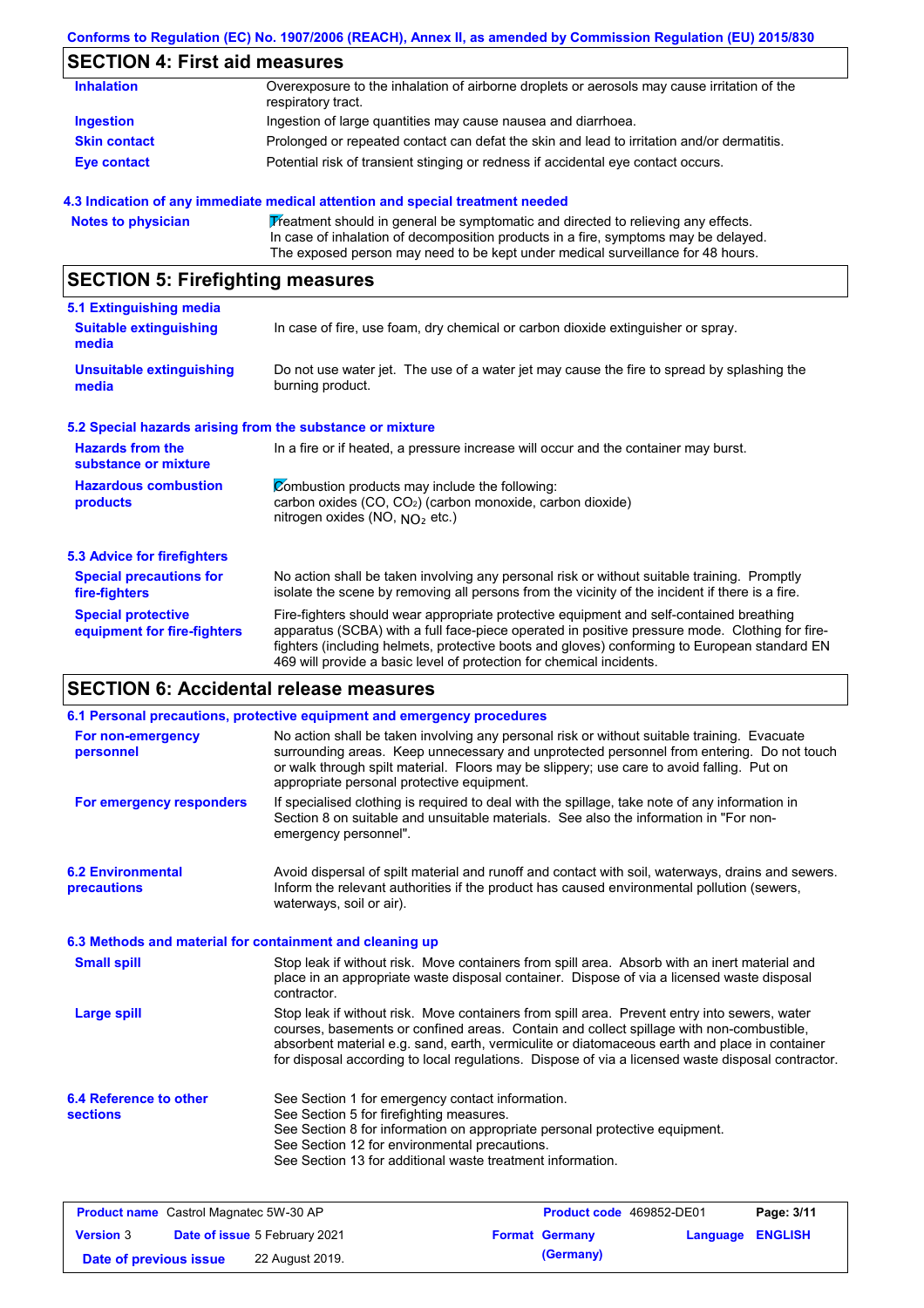### **SECTION 7: Handling and storage**

| <b>Protective measures</b>                                                    | Put on appropriate personal protective equipment.                                                                                                                                                                                                                                                                                                                                                                                                                                        |
|-------------------------------------------------------------------------------|------------------------------------------------------------------------------------------------------------------------------------------------------------------------------------------------------------------------------------------------------------------------------------------------------------------------------------------------------------------------------------------------------------------------------------------------------------------------------------------|
| <b>Advice on general</b><br>occupational hygiene                              | Eating, drinking and smoking should be prohibited in areas where this material is handled.<br>stored and processed. Wash thoroughly after handling. Remove contaminated clothing and<br>protective equipment before entering eating areas. See also Section 8 for additional<br>information on hygiene measures.                                                                                                                                                                         |
| <b>7.2 Conditions for safe</b><br>storage, including any<br>incompatibilities | Store in accordance with local regulations. Store in a dry, cool and well-ventilated area, away<br>from incompatible materials (see Section 10). Keep away from heat and direct sunlight. Keep<br>container tightly closed and sealed until ready for use. Containers that have been opened must<br>be carefully resealed and kept upright to prevent leakage. Store and use only in equipment/<br>containers designed for use with this product. Do not store in unlabelled containers. |
| <b>Not suitable</b>                                                           | Prolonged exposure to elevated temperature                                                                                                                                                                                                                                                                                                                                                                                                                                               |
| <b>Germany - Storage code</b>                                                 | 10                                                                                                                                                                                                                                                                                                                                                                                                                                                                                       |

#### **7.3 Specific end use(s) Recommendations**

See section 1.2 and Exposure scenarios in annex, if applicable.

### **SECTION 8: Exposure controls/personal protection**

### **8.1 Control parameters**

**Occupational exposure limits**

No exposure limit value known.

#### **Recommended monitoring procedures**

If this product contains ingredients with exposure limits, personal, workplace atmosphere or biological monitoring may be required to determine the effectiveness of the ventilation or other control measures and/or the necessity to use respiratory protective equipment. Reference should be made to monitoring standards, such as the following: European Standard EN 689 (Workplace atmospheres - Guidance for the assessment of exposure by inhalation to chemical agents for comparison with limit values and measurement strategy) European Standard EN 14042 (Workplace atmospheres - Guide for the application and use of procedures for the assessment of exposure to chemical and biological agents) European Standard EN 482 (Workplace atmospheres - General requirements for the performance of procedures for the measurement of chemical agents) Reference to national guidance documents for methods for the determination of hazardous substances will also be required.

#### **Derived No Effect Level**

No DNELs/DMELs available.

#### **Predicted No Effect Concentration**

No PNECs available

| <b>8.2 Exposure controls</b>                      |                                                                                                                                                                                                                                                                                                                                                                                                                                                                                                                                                                                                                                                                                                                                                                                                                                                                                                                                                                                                         |                          |          |                |
|---------------------------------------------------|---------------------------------------------------------------------------------------------------------------------------------------------------------------------------------------------------------------------------------------------------------------------------------------------------------------------------------------------------------------------------------------------------------------------------------------------------------------------------------------------------------------------------------------------------------------------------------------------------------------------------------------------------------------------------------------------------------------------------------------------------------------------------------------------------------------------------------------------------------------------------------------------------------------------------------------------------------------------------------------------------------|--------------------------|----------|----------------|
| <b>Appropriate engineering</b><br>controls        | Provide exhaust ventilation or other engineering controls to keep the relevant airborne<br>concentrations below their respective occupational exposure limits.<br>All activities involving chemicals should be assessed for their risks to health, to ensure<br>exposures are adequately controlled. Personal protective equipment should only be considered<br>after other forms of control measures (e.g. engineering controls) have been suitably evaluated.<br>Personal protective equipment should conform to appropriate standards, be suitable for use, be<br>kept in good condition and properly maintained.<br>Your supplier of personal protective equipment should be consulted for advice on selection and<br>appropriate standards. For further information contact your national organisation for standards.<br>The final choice of protective equipment will depend upon a risk assessment. It is important to<br>ensure that all items of personal protective equipment are compatible. |                          |          |                |
| <b>Individual protection measures</b>             |                                                                                                                                                                                                                                                                                                                                                                                                                                                                                                                                                                                                                                                                                                                                                                                                                                                                                                                                                                                                         |                          |          |                |
| <b>Hygiene measures</b>                           | Wash hands, forearms and face thoroughly after handling chemical products, before eating,<br>smoking and using the lavatory and at the end of the working period. Ensure that eyewash<br>stations and safety showers are close to the workstation location.                                                                                                                                                                                                                                                                                                                                                                                                                                                                                                                                                                                                                                                                                                                                             |                          |          |                |
| <b>Respiratory protection</b>                     | In case of insufficient ventilation, wear suitable respiratory equipment.<br>The correct choice of respiratory protection depends upon the chemicals being handled, the<br>conditions of work and use, and the condition of the respiratory equipment. Safety procedures<br>should be developed for each intended application. Respiratory protection equipment should<br>therefore be chosen in consultation with the supplier/manufacturer and with a full assessment<br>of the working conditions.                                                                                                                                                                                                                                                                                                                                                                                                                                                                                                   |                          |          |                |
| <b>Eye/face protection</b>                        | Safety glasses with side shields.                                                                                                                                                                                                                                                                                                                                                                                                                                                                                                                                                                                                                                                                                                                                                                                                                                                                                                                                                                       |                          |          |                |
| <b>Skin protection</b>                            |                                                                                                                                                                                                                                                                                                                                                                                                                                                                                                                                                                                                                                                                                                                                                                                                                                                                                                                                                                                                         |                          |          |                |
| <b>Product name</b> Castrol Magnatec 5W-30 AP     |                                                                                                                                                                                                                                                                                                                                                                                                                                                                                                                                                                                                                                                                                                                                                                                                                                                                                                                                                                                                         | Product code 469852-DE01 |          | Page: 4/11     |
| <b>Version 3</b><br>Date of issue 5 February 2021 |                                                                                                                                                                                                                                                                                                                                                                                                                                                                                                                                                                                                                                                                                                                                                                                                                                                                                                                                                                                                         | <b>Format Germany</b>    | Language | <b>ENGLISH</b> |

**Date of previous issue** 22 August 2019.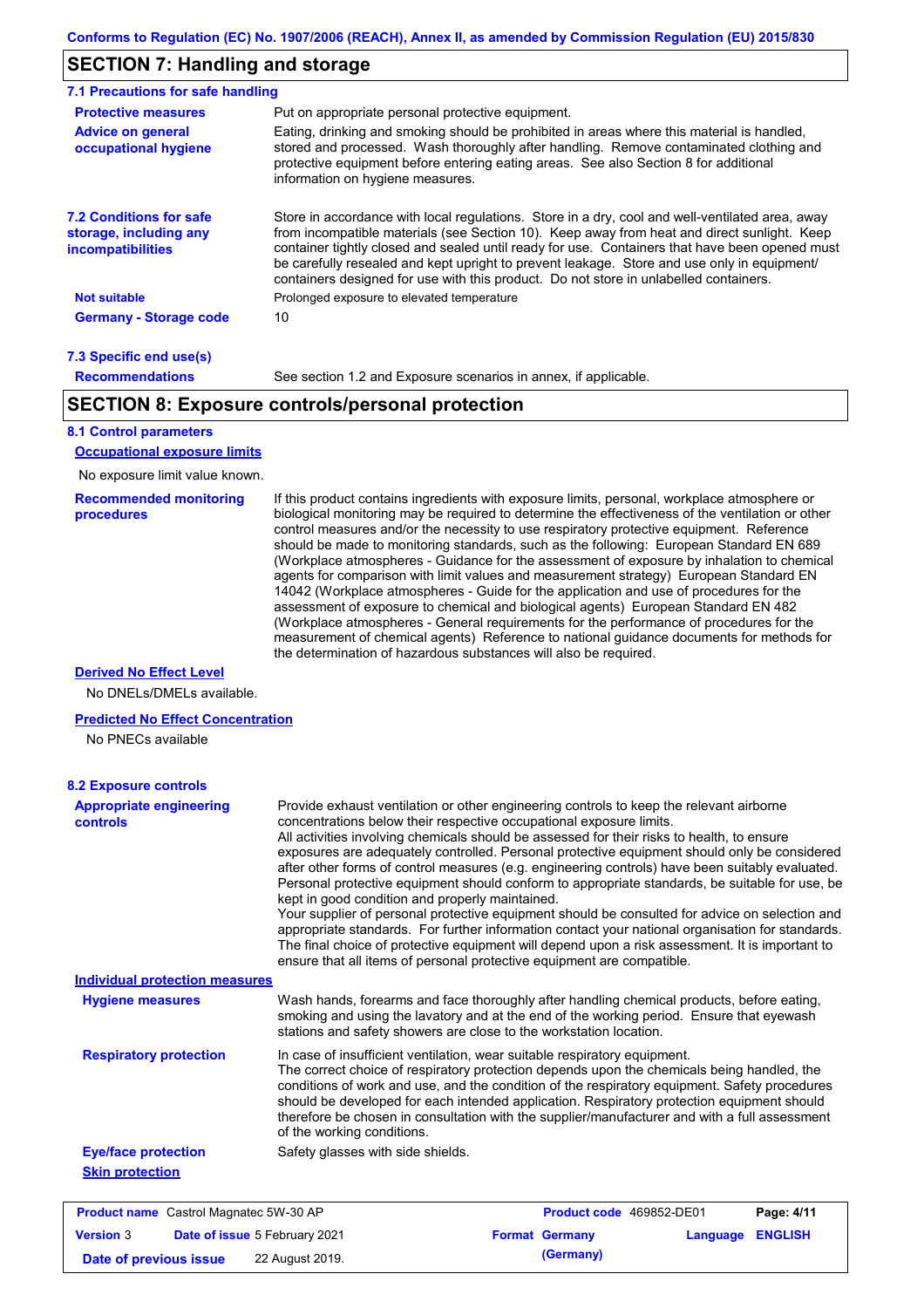### **SECTION 8: Exposure controls/personal protection**

**Hand protection** 

|  | <b>General Information:</b> |
|--|-----------------------------|
|--|-----------------------------|

Because specific work environments and material handling practices vary, safety procedures should be developed for each intended application. The correct choice of protective gloves depends upon the chemicals being handled, and the conditions of work and use. Most gloves provide protection for only a limited time before they must be discarded and replaced (even the best chemically resistant gloves will break down after repeated chemical exposures).

Gloves should be chosen in consultation with the supplier / manufacturer and taking account of a full assessment of the working conditions.

Recommended: Nitrile gloves. **Breakthrough time:**

Breakthrough time data are generated by glove manufacturers under laboratory test conditions and represent how long a glove can be expected to provide effective permeation resistance. It is important when following breakthrough time recommendations that actual workplace conditions are taken into account. Always consult with your glove supplier for up-to-date technical information on breakthrough times for the recommended glove type. Our recommendations on the selection of gloves are as follows:

Continuous contact:

Gloves with a minimum breakthrough time of 240 minutes, or >480 minutes if suitable gloves can be obtained.

If suitable gloves are not available to offer that level of protection, gloves with shorter breakthrough times may be acceptable as long as appropriate glove maintenance and replacement regimes are determined and adhered to.

Short-term / splash protection:

Recommended breakthrough times as above.

It is recognised that for short-term, transient exposures, gloves with shorter breakthrough times may commonly be used. Therefore, appropriate maintenance and replacement regimes must be determined and rigorously followed.

#### **Glove Thickness:**

For general applications, we recommend gloves with a thickness typically greater than 0.35 mm.

It should be emphasised that glove thickness is not necessarily a good predictor of glove resistance to a specific chemical, as the permeation efficiency of the glove will be dependent on the exact composition of the glove material. Therefore, glove selection should also be based on consideration of the task requirements and knowledge of breakthrough times. Glove thickness may also vary depending on the glove manufacturer, the glove type and the glove model. Therefore, the manufacturers' technical data should always be taken into account to ensure selection of the most appropriate glove for the task.

Note: Depending on the activity being conducted, gloves of varying thickness may be required for specific tasks. For example:

 • Thinner gloves (down to 0.1 mm or less) may be required where a high degree of manual dexterity is needed. However, these gloves are only likely to give short duration protection and would normally be just for single use applications, then disposed of.

 • Thicker gloves (up to 3 mm or more) may be required where there is a mechanical (as well as a chemical) risk i.e. where there is abrasion or puncture potential.

**Skin and body**

Use of protective clothing is good industrial practice.

Personal protective equipment for the body should be selected based on the task being performed and the risks involved and should be approved by a specialist before handling this product.

Cotton or polyester/cotton overalls will only provide protection against light superficial contamination that will not soak through to the skin. Overalls should be laundered on a regular basis. When the risk of skin exposure is high (e.g. when cleaning up spillages or if there is a risk of splashing) then chemical resistant aprons and/or impervious chemical suits and boots will be required.

| <b>Product name</b> Castrol Magnatec 5W-30 AP            |  |                 | Product code 469852-DE01 | Page: 5/11              |  |  |
|----------------------------------------------------------|--|-----------------|--------------------------|-------------------------|--|--|
| <b>Date of issue 5 February 2021</b><br><b>Version 3</b> |  |                 | <b>Format Germany</b>    | <b>Language ENGLISH</b> |  |  |
| Date of previous issue                                   |  | 22 August 2019. |                          | (Germany)               |  |  |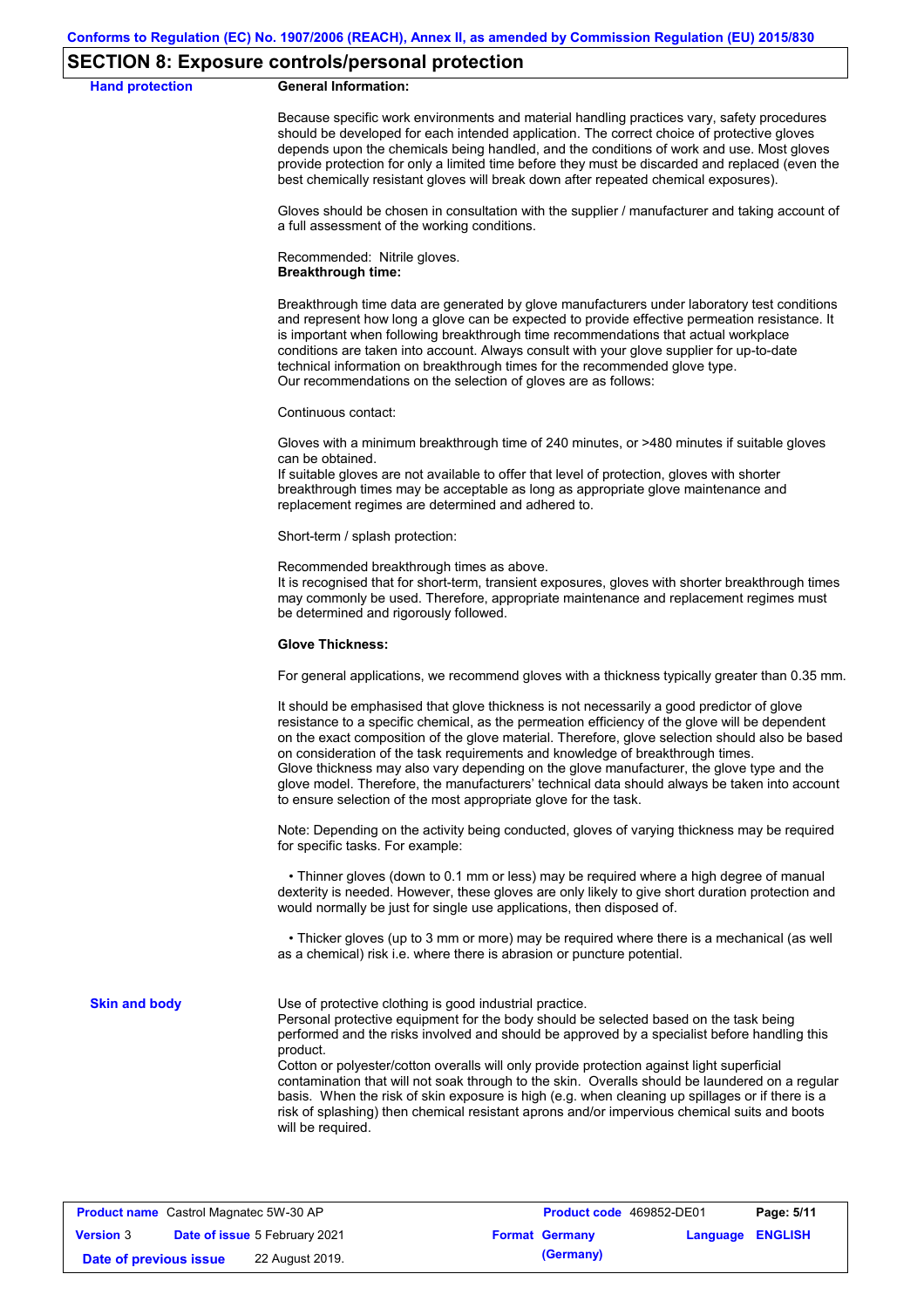# **SECTION 8: Exposure controls/personal protection**

| <b>Refer to standards:</b>                | Respiratory protection: EN 529                                                                                                                                                                                                                                                                                                |
|-------------------------------------------|-------------------------------------------------------------------------------------------------------------------------------------------------------------------------------------------------------------------------------------------------------------------------------------------------------------------------------|
|                                           | Gloves: EN 420, EN 374                                                                                                                                                                                                                                                                                                        |
|                                           | Eye protection: EN 166                                                                                                                                                                                                                                                                                                        |
|                                           | Filtering half-mask: EN 149                                                                                                                                                                                                                                                                                                   |
|                                           | Filtering half-mask with valve: EN 405                                                                                                                                                                                                                                                                                        |
|                                           | Half-mask: EN 140 plus filter                                                                                                                                                                                                                                                                                                 |
|                                           | Full-face mask: EN 136 plus filter                                                                                                                                                                                                                                                                                            |
|                                           | Particulate filters: EN 143                                                                                                                                                                                                                                                                                                   |
|                                           | Gas/combined filters: EN 14387                                                                                                                                                                                                                                                                                                |
| <b>Environmental exposure</b><br>controls | Emissions from ventilation or work process equipment should be checked to ensure they<br>comply with the requirements of environmental protection legislation. In some cases, fume<br>scrubbers, filters or engineering modifications to the process equipment will be necessary to<br>reduce emissions to acceptable levels. |

# **SECTION 9: Physical and chemical properties**

### **9.1 Information on basic physical and chemical properties**

| <b>Appearance</b>                                      |                                                                                                                                                                  |
|--------------------------------------------------------|------------------------------------------------------------------------------------------------------------------------------------------------------------------|
| <b>Physical state</b>                                  | Liquid.                                                                                                                                                          |
| <b>Colour</b>                                          | Amber.                                                                                                                                                           |
| <b>Odour</b>                                           | Not available.                                                                                                                                                   |
| <b>Odour threshold</b>                                 | Not available.                                                                                                                                                   |
| pH                                                     | Mot applicable.                                                                                                                                                  |
| <b>Melting point/freezing point</b>                    | Not available.                                                                                                                                                   |
| Initial boiling point and boiling<br>range             | Not available.                                                                                                                                                   |
| <b>Pour point</b>                                      | $-39 °C$                                                                                                                                                         |
| <b>Flash point</b>                                     | Closed cup: 200°C (392°F) [Pensky-Martens.]                                                                                                                      |
| <b>Evaporation rate</b>                                | Not available.                                                                                                                                                   |
| <b>Flammability (solid, gas)</b>                       | Not available.                                                                                                                                                   |
| <b>Upper/lower flammability or</b><br>explosive limits | Not available.                                                                                                                                                   |
| <b>Vapour pressure</b>                                 | Not available.                                                                                                                                                   |
| <b>Vapour density</b>                                  | Not available.                                                                                                                                                   |
| <b>Relative density</b>                                | Not available.                                                                                                                                                   |
| <b>Density</b>                                         | <1000 kg/m <sup>3</sup> (<1 g/cm <sup>3</sup> ) at 15 <sup>°</sup> C                                                                                             |
| Solubility(ies)                                        | insoluble in water.                                                                                                                                              |
| <b>Partition coefficient: n-octanol/</b><br>water      | Not available.                                                                                                                                                   |
| <b>Auto-ignition temperature</b>                       | Not available.                                                                                                                                                   |
| <b>Decomposition temperature</b>                       | Not available.                                                                                                                                                   |
| <b>Viscosity</b>                                       | Kinematic: $63.39$ mm <sup>2</sup> /s $(63.39 \text{ cSt})$ at $40^{\circ} \text{C}$<br>Kinematic: 9.25 to 12.49 mm <sup>2</sup> /s (9.25 to 12.49 cSt) at 100°C |
| <b>Explosive properties</b>                            | Not available.                                                                                                                                                   |
| <b>Oxidising properties</b>                            | Not available.                                                                                                                                                   |

#### **9.2 Other information**

No additional information.

| <b>SECTION 10: Stability and reactivity</b>                                                                                                                        |                                                                                                                                                                         |  |  |  |
|--------------------------------------------------------------------------------------------------------------------------------------------------------------------|-------------------------------------------------------------------------------------------------------------------------------------------------------------------------|--|--|--|
| No specific test data available for this product. Refer to Conditions to avoid and Incompatible<br><b>10.1 Reactivity</b><br>materials for additional information. |                                                                                                                                                                         |  |  |  |
| <b>10.2 Chemical stability</b>                                                                                                                                     | The product is stable.                                                                                                                                                  |  |  |  |
| 10.3 Possibility of<br>hazardous reactions                                                                                                                         | Under normal conditions of storage and use, hazardous reactions will not occur.<br>Under normal conditions of storage and use, hazardous polymerisation will not occur. |  |  |  |
| <b>10.4 Conditions to avoid</b>                                                                                                                                    | Avoid all possible sources of ignition (spark or flame).                                                                                                                |  |  |  |
| 10.5 Incompatible materials                                                                                                                                        | Reactive or incompatible with the following materials: oxidising materials.                                                                                             |  |  |  |
| <b>Product name</b> Castrol Magnatec 5W-30 AP                                                                                                                      | Product code 469852-DE01<br>Page: 6/11                                                                                                                                  |  |  |  |
| <b>Version 3</b><br><b>Date of issue 5 February 2021</b>                                                                                                           | <b>ENGLISH</b><br><b>Format Germany</b><br>Language                                                                                                                     |  |  |  |
| Date of previous issue                                                                                                                                             | (Germany)<br>22 August 2019.                                                                                                                                            |  |  |  |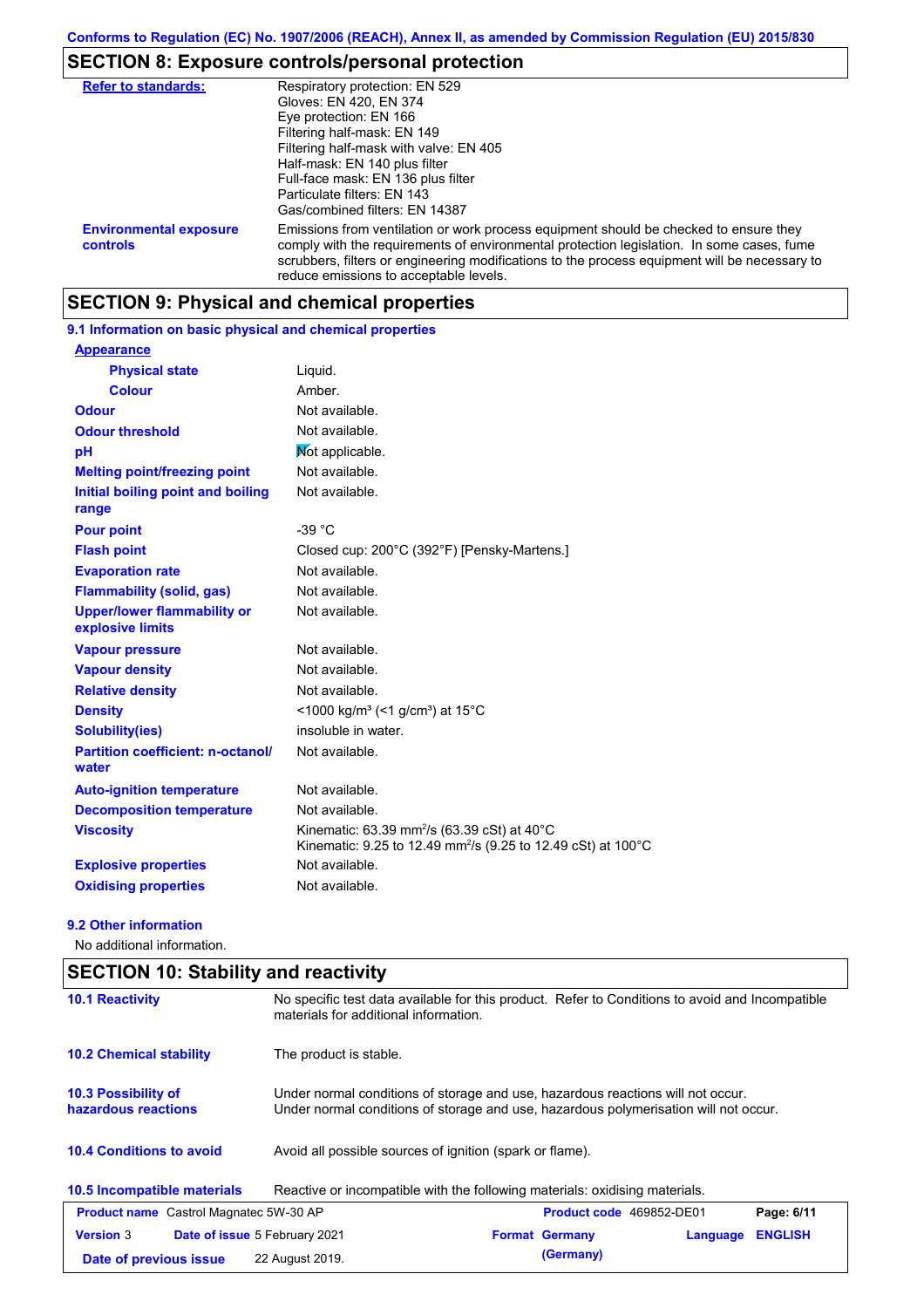### **SECTION 10: Stability and reactivity**

**10.6 Hazardous** 

**decomposition products**

Under normal conditions of storage and use, hazardous decomposition products should not be produced.

### **SECTION 11: Toxicological information**

| 11.1 Information on toxicological effects          |                                                                                                                                                                                                                                                                                                                                                                                                                 |
|----------------------------------------------------|-----------------------------------------------------------------------------------------------------------------------------------------------------------------------------------------------------------------------------------------------------------------------------------------------------------------------------------------------------------------------------------------------------------------|
| <b>Acute toxicity estimates</b>                    |                                                                                                                                                                                                                                                                                                                                                                                                                 |
| Not available.                                     |                                                                                                                                                                                                                                                                                                                                                                                                                 |
| <b>Information on likely</b><br>routes of exposure | Routes of entry anticipated: Dermal, Inhalation.                                                                                                                                                                                                                                                                                                                                                                |
| <b>Potential acute health effects</b>              |                                                                                                                                                                                                                                                                                                                                                                                                                 |
| <b>Inhalation</b>                                  | Exposure to decomposition products may cause a health hazard. Serious effects may be<br>delayed following exposure.                                                                                                                                                                                                                                                                                             |
| <b>Ingestion</b>                                   | No known significant effects or critical hazards.                                                                                                                                                                                                                                                                                                                                                               |
| <b>Skin contact</b>                                | Defatting to the skin. May cause skin dryness and irritation.                                                                                                                                                                                                                                                                                                                                                   |
| <b>Eye contact</b>                                 | No known significant effects or critical hazards.                                                                                                                                                                                                                                                                                                                                                               |
|                                                    | <b>Symptoms related to the physical, chemical and toxicological characteristics</b>                                                                                                                                                                                                                                                                                                                             |
| <b>Inhalation</b>                                  | No specific data.                                                                                                                                                                                                                                                                                                                                                                                               |
| <b>Ingestion</b>                                   | No specific data.                                                                                                                                                                                                                                                                                                                                                                                               |
| <b>Skin contact</b>                                | Adverse symptoms may include the following:<br>irritation<br>dryness<br>cracking                                                                                                                                                                                                                                                                                                                                |
| <b>Eye contact</b>                                 | No specific data.                                                                                                                                                                                                                                                                                                                                                                                               |
|                                                    | Delayed and immediate effects as well as chronic effects from short and long-term exposure                                                                                                                                                                                                                                                                                                                      |
| <b>Inhalation</b>                                  | Overexposure to the inhalation of airborne droplets or aerosols may cause irritation of the<br>respiratory tract.                                                                                                                                                                                                                                                                                               |
| <b>Ingestion</b>                                   | Ingestion of large quantities may cause nausea and diarrhoea.                                                                                                                                                                                                                                                                                                                                                   |
| <b>Skin contact</b>                                | Prolonged or repeated contact can defat the skin and lead to irritation and/or dermatitis.                                                                                                                                                                                                                                                                                                                      |
| <b>Eye contact</b>                                 | Potential risk of transient stinging or redness if accidental eye contact occurs.                                                                                                                                                                                                                                                                                                                               |
| <b>Potential chronic health effects</b>            |                                                                                                                                                                                                                                                                                                                                                                                                                 |
| General                                            | <b>USED ENGINE OILS</b><br>Combustion products resulting from the operation of internal combustion engines contaminate<br>engine oils during use. Used engine oil may contain hazardous components which have the<br>potential to cause skin cancer. Frequent or prolonged contact with all types and makes of used<br>engine oil must therefore be avoided and a high standard of personal hygiene maintained. |
| <b>Carcinogenicity</b>                             | No known significant effects or critical hazards.                                                                                                                                                                                                                                                                                                                                                               |
| <b>Mutagenicity</b>                                | No known significant effects or critical hazards.                                                                                                                                                                                                                                                                                                                                                               |
| <b>Developmental effects</b>                       | No known significant effects or critical hazards.                                                                                                                                                                                                                                                                                                                                                               |
| <b>Fertility effects</b>                           | No known significant effects or critical hazards.                                                                                                                                                                                                                                                                                                                                                               |
|                                                    |                                                                                                                                                                                                                                                                                                                                                                                                                 |

# **SECTION 12: Ecological information**

**12.1 Toxicity**

**Environmental hazards** Not classified as dangerous

### **12.2 Persistence and degradability**

Not expected to be rapidly degradable.

#### **12.3 Bioaccumulative potential**

This product is not expected to bioaccumulate through food chains in the environment.

#### **Mobility** Spillages may penetrate the soil causing ground water contamination. **12.4 Mobility in soil Soil/water partition coefficient (KOC)** Not available.

#### **12.5 Results of PBT and vPvB assessment**

Product does not meet the criteria for PBT or vPvB according to Regulation (EC) No. 1907/2006, Annex XIII.

| <b>Product name</b> Castrol Magnatec 5W-30 AP |  | <b>Product code</b> 469852-DE01      |  | Page: 7/11            |                         |  |
|-----------------------------------------------|--|--------------------------------------|--|-----------------------|-------------------------|--|
| <b>Version 3</b>                              |  | <b>Date of issue 5 February 2021</b> |  | <b>Format Germany</b> | <b>Language ENGLISH</b> |  |
| Date of previous issue                        |  | 22 August 2019.                      |  | (Germany)             |                         |  |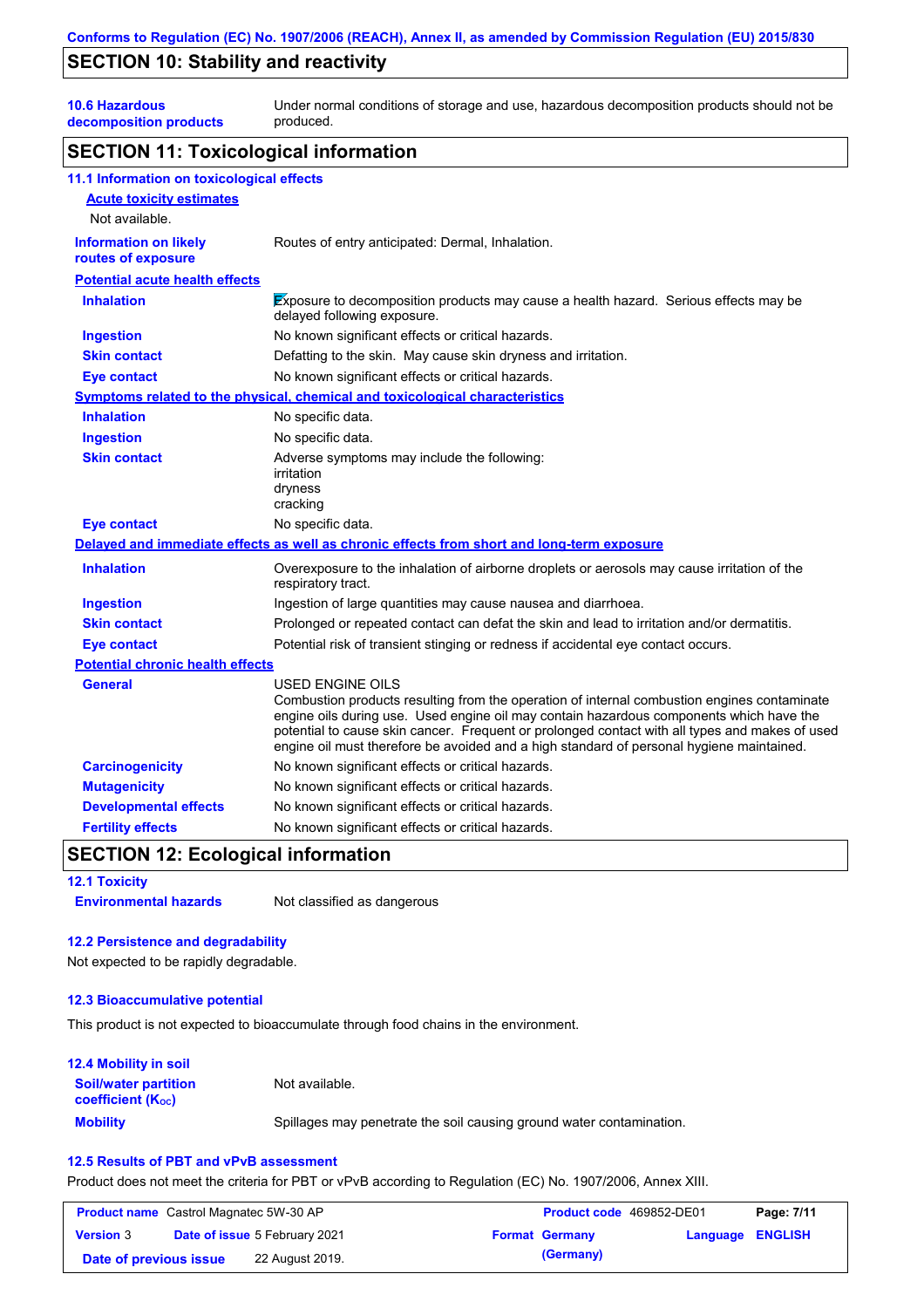### **SECTION 12: Ecological information**

#### **12.6 Other adverse effects**

**Other ecological information**

Spills may form a film on water surfaces causing physical damage to organisms. Oxygen transfer could also be impaired.

### **SECTION 13: Disposal considerations**

### **13.1 Waste treatment methods**

#### **Product**

**Methods of disposal**

Where possible, arrange for product to be recycled. Dispose of via an authorised person/ licensed waste disposal contractor in accordance with local regulations.

### **Hazardous waste** Yes.

| European waste catalogue (EWC) |                                                                                                                             |  |
|--------------------------------|-----------------------------------------------------------------------------------------------------------------------------|--|
| <b>Waste code</b>              | <b>Waste designation</b>                                                                                                    |  |
| 13 02 05*                      | Imineral-based non-chlorinated engine, gear and lubricating oils                                                            |  |
|                                | However, deviation from the intended use and/or the presence of any potential contaminants may require an alternative waste |  |

disposal code to be assigned by the end user.

| <b>Packaging</b>           |                                                                                                                                                                                                                                         |
|----------------------------|-----------------------------------------------------------------------------------------------------------------------------------------------------------------------------------------------------------------------------------------|
| <b>Methods of disposal</b> | Where possible, arrange for product to be recycled. Dispose of via an authorised person/<br>licensed waste disposal contractor in accordance with local regulations.                                                                    |
| <b>Special precautions</b> | This material and its container must be disposed of in a safe way. Empty containers or liners<br>may retain some product residues. Avoid dispersal of spilt material and runoff and contact with<br>soil, waterways, drains and sewers. |
| <b>References</b>          | Commission 2014/955/EU<br>Directive 2008/98/EC                                                                                                                                                                                          |

### **SECTION 14: Transport information**

|                                           | <b>ADR/RID</b> | <b>ADN</b>     | <b>IMDG</b>    | <b>IATA</b>    |  |
|-------------------------------------------|----------------|----------------|----------------|----------------|--|
| 14.1 UN number                            | Not regulated. | Not regulated. | Not regulated. | Not regulated. |  |
| 14.2 UN proper<br>shipping name           |                |                |                |                |  |
| <b>14.3 Transport</b><br>hazard class(es) |                |                | ÷              |                |  |
| 14.4 Packing<br>group                     |                |                |                |                |  |
| 14.5<br><b>Environmental</b><br>hazards   | No.            | No.            | No.            | No.            |  |
| <b>Additional</b><br><b>information</b>   |                |                |                |                |  |

**14.6 Special precautions for user** Not available.

**14.7 Transport in bulk according to IMO instruments**

### **SECTION 15: Regulatory information**

**15.1 Safety, health and environmental regulations/legislation specific for the substance or mixture**

### **EU Regulation (EC) No. 1907/2006 (REACH)**

**Annex XIV - List of substances subject to authorisation**

Not available.

**Annex XIV**

None of the components are listed.

**Substances of very high concern**

| <b>Product name</b> Castrol Magnatec 5W-30 AP |                                      |                 | <b>Product code</b> 469852-DE01 |                       | Page: 8/11              |  |
|-----------------------------------------------|--------------------------------------|-----------------|---------------------------------|-----------------------|-------------------------|--|
| <b>Version 3</b>                              | <b>Date of issue 5 February 2021</b> |                 |                                 | <b>Format Germany</b> | <b>Language ENGLISH</b> |  |
| Date of previous issue                        |                                      | 22 August 2019. |                                 | (Germany)             |                         |  |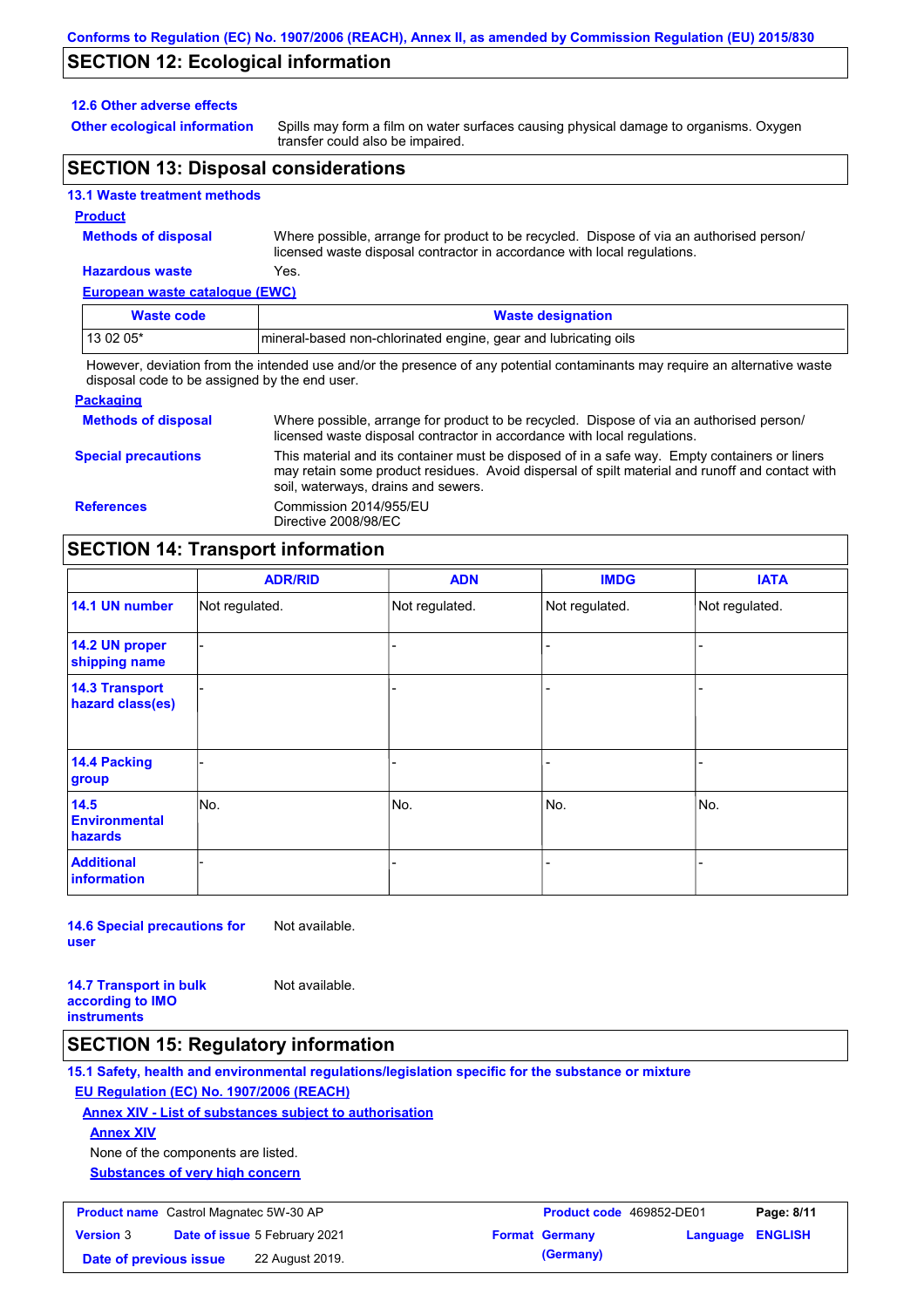# **SECTION 15: Regulatory information**

None of the components are listed.

| <b>EU Regulation (EC) No. 1907/2006 (REACH)</b>                                                                                                          |                                                                                                                                                                                                                                                         |
|----------------------------------------------------------------------------------------------------------------------------------------------------------|---------------------------------------------------------------------------------------------------------------------------------------------------------------------------------------------------------------------------------------------------------|
| <b>Annex XVII - Restrictions</b><br>on the manufacture.<br>placing on the market<br>and use of certain<br>dangerous substances,<br>mixtures and articles | Not applicable.                                                                                                                                                                                                                                         |
| <b>Other regulations</b>                                                                                                                                 |                                                                                                                                                                                                                                                         |
| <b>REACH Status</b>                                                                                                                                      | The company, as identified in Section 1, sells this product in the EU in compliance with the<br>current requirements of REACH.                                                                                                                          |
| <b>United States inventory</b><br>(TSCA 8b)                                                                                                              | All components are active or exempted.                                                                                                                                                                                                                  |
| <b>Australia inventory (AICS)</b>                                                                                                                        | All components are listed or exempted.                                                                                                                                                                                                                  |
| <b>Canada inventory</b>                                                                                                                                  | All components are listed or exempted.                                                                                                                                                                                                                  |
| <b>China inventory (IECSC)</b>                                                                                                                           | All components are listed or exempted.                                                                                                                                                                                                                  |
| <b>Japan inventory (ENCS)</b>                                                                                                                            | At least one component is not listed.                                                                                                                                                                                                                   |
| <b>Korea inventory (KECI)</b>                                                                                                                            | All components are listed or exempted.                                                                                                                                                                                                                  |
| <b>Philippines inventory</b><br>(PICCS)                                                                                                                  | All components are listed or exempted.                                                                                                                                                                                                                  |
| <b>Taiwan Chemical</b><br><b>Substances Inventory</b><br>(TCSI)                                                                                          | All components are listed or exempted.                                                                                                                                                                                                                  |
| Ozone depleting substances (1005/2009/EU)                                                                                                                |                                                                                                                                                                                                                                                         |
| Not listed.                                                                                                                                              |                                                                                                                                                                                                                                                         |
| Prior Informed Consent (PIC) (649/2012/EU)<br>Not listed.                                                                                                |                                                                                                                                                                                                                                                         |
| EU - Water framework directive - Priority substances                                                                                                     |                                                                                                                                                                                                                                                         |
| Mone of the components are listed.                                                                                                                       |                                                                                                                                                                                                                                                         |
| <b>Seveso Directive</b>                                                                                                                                  |                                                                                                                                                                                                                                                         |
| This product is not controlled under the Seveso Directive.                                                                                               |                                                                                                                                                                                                                                                         |
| <b>National regulations</b>                                                                                                                              |                                                                                                                                                                                                                                                         |
| <b>Hazardous incident ordinance</b>                                                                                                                      |                                                                                                                                                                                                                                                         |
| <b>Hazard class for water</b>                                                                                                                            | 2<br>(classified according AwSV)                                                                                                                                                                                                                        |
| <b>Prohibited Chemicals</b><br><b>Regulation</b><br>(ChemVerbotsV)                                                                                       | When placed on the market in Germany, this product is not subject to the Prohibited Chemicals<br>Regulation (ChemVerbotsV).                                                                                                                             |
| <b>Occupational restrictions</b>                                                                                                                         | Observe employment restrictions in the following:<br>Gesetz zum Schutz der arbeitenden Jugend (Jugendarbeitsschutzgesetz - JArbSchG)<br>Gesetz zum Schutz von Müttern bei der Arbeit, in der Ausbildung und im Studium<br>(Mutterschutzgesetz – MuSchG) |
| <b>15.2 Chemical safety</b><br>assessment                                                                                                                | A Chemical Safety Assessment has been carried out for one or more of the substances within<br>this mixture. A Chemical Safety Assessment has not been carried out for the mixture itself.                                                               |

# **SECTION 16: Other information**

| <b>Abbreviations and acronyms</b>                        | ADN = European Provisions concerning the International Carriage of Dangerous Goods by<br>Inland Waterway<br>ADR = The European Agreement concerning the International Carriage of Dangerous Goods by<br>Road<br>ATE = Acute Toxicity Estimate<br>BCF = Bioconcentration Factor<br>CAS = Chemical Abstracts Service<br>CLP = Classification, Labelling and Packaging Regulation [Regulation (EC) No. 1272/2008]<br>CSA = Chemical Safety Assessment<br>CSR = Chemical Safety Report<br>DMEL = Derived Minimal Effect Level<br>DNEL = Derived No Effect Level<br>EINECS = European Inventory of Existing Commercial chemical Substances<br>ES = Exposure Scenario |                          |          |                |
|----------------------------------------------------------|-----------------------------------------------------------------------------------------------------------------------------------------------------------------------------------------------------------------------------------------------------------------------------------------------------------------------------------------------------------------------------------------------------------------------------------------------------------------------------------------------------------------------------------------------------------------------------------------------------------------------------------------------------------------|--------------------------|----------|----------------|
| <b>Product name</b> Castrol Magnatec 5W-30 AP            |                                                                                                                                                                                                                                                                                                                                                                                                                                                                                                                                                                                                                                                                 | Product code 469852-DE01 |          | Page: 9/11     |
| <b>Version 3</b><br><b>Date of issue 5 February 2021</b> |                                                                                                                                                                                                                                                                                                                                                                                                                                                                                                                                                                                                                                                                 | <b>Format Germany</b>    | Language | <b>ENGLISH</b> |
| Date of previous issue                                   | 22 August 2019.                                                                                                                                                                                                                                                                                                                                                                                                                                                                                                                                                                                                                                                 | (Germany)                |          |                |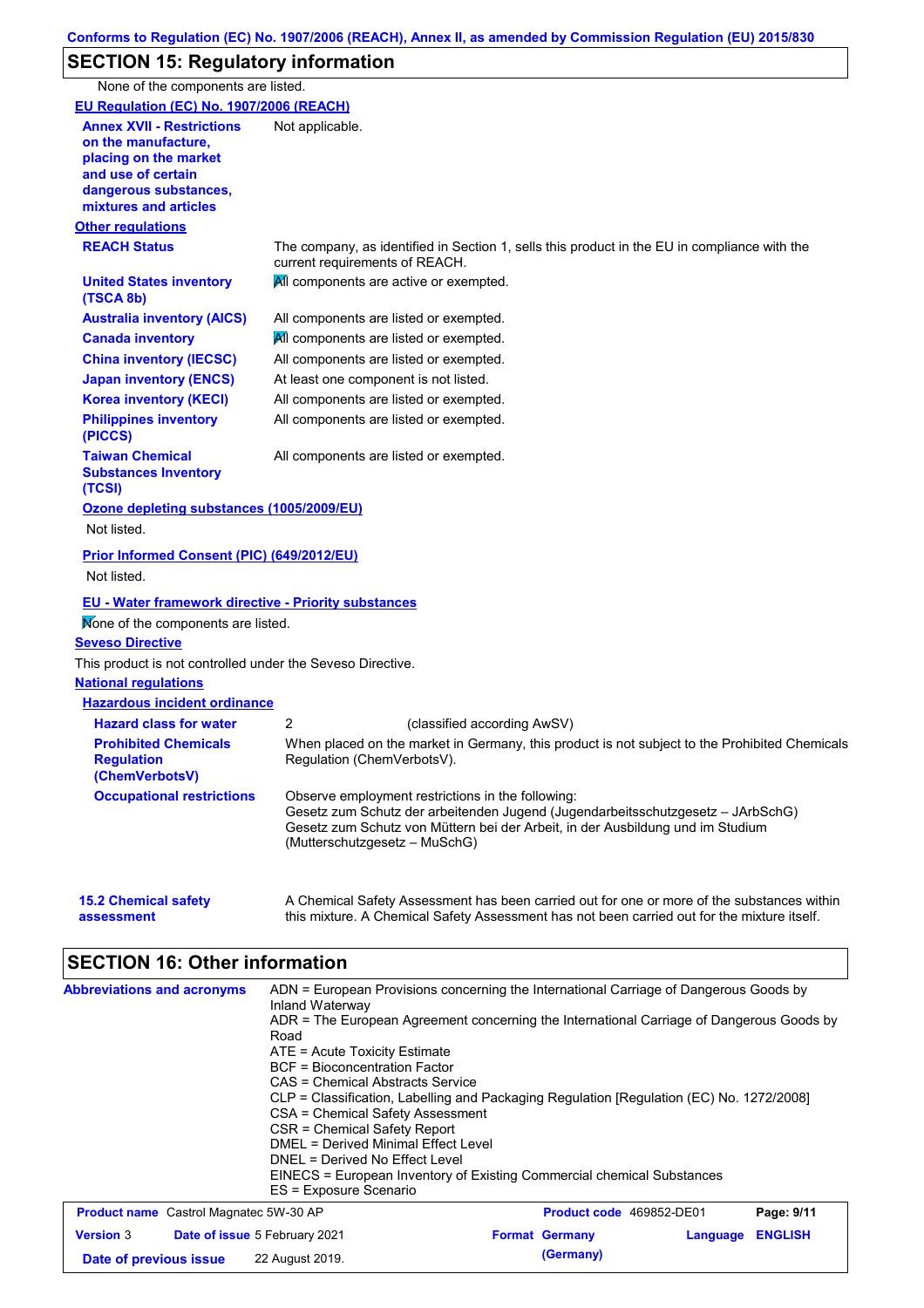### **SECTION 16: Other information**

| EUH statement = CLP-specific Hazard statement                                           |
|-----------------------------------------------------------------------------------------|
| EWC = European Waste Catalogue                                                          |
| GHS = Globally Harmonized System of Classification and Labelling of Chemicals           |
| IATA = International Air Transport Association                                          |
| IBC = Intermediate Bulk Container                                                       |
| <b>IMDG = International Maritime Dangerous Goods</b>                                    |
| LogPow = logarithm of the octanol/water partition coefficient                           |
| MARPOL = International Convention for the Prevention of Pollution From Ships, 1973 as   |
| modified by the Protocol of 1978. ("Marpol" = marine pollution)                         |
| OECD = Organisation for Economic Co-operation and Development                           |
| PBT = Persistent. Bioaccumulative and Toxic                                             |
| <b>PNEC</b> = Predicted No Effect Concentration                                         |
| REACH = Registration, Evaluation, Authorisation and Restriction of Chemicals Regulation |
| [Regulation (EC) No. 1907/2006]                                                         |
| RID = The Regulations concerning the International Carriage of Dangerous Goods by Rail  |
| <b>RRN = REACH Registration Number</b>                                                  |
| SADT = Self-Accelerating Decomposition Temperature                                      |
| SVHC = Substances of Very High Concern                                                  |
| STOT-RE = Specific Target Organ Toxicity - Repeated Exposure                            |
| STOT-SE = Specific Target Organ Toxicity - Single Exposure                              |
| TWA = Time weighted average                                                             |
| $UN = United Nations$                                                                   |
| UVCB = Complex hydrocarbon substance                                                    |
| VOC = Volatile Organic Compound                                                         |
| vPvB = Very Persistent and Very Bioaccumulative                                         |
| Varies = may contain one or more of the following 64741-88-4 / RRN 01-2119488706-23.    |
| 64741-89-5 / RRN 01-2119487067-30, 64741-95-3 / RRN 01-2119487081-40, 64741-96-4/ RRN   |
| 01-2119483621-38, 64742-01-4 / RRN 01-2119488707-21, 64742-44-5 / RRN                   |
| 01-2119985177-24, 64742-45-6, 64742-52-5 / RRN 01-2119467170-45, 64742-53-6 / RRN       |
| 01-2119480375-34, 64742-54-7 / RRN 01-2119484627-25, 64742-55-8 / RRN                   |
| 01-2119487077-29, 64742-56-9 / RRN 01-2119480132-48, 64742-57-0 / RRN                   |
| 01-2119489287-22, 64742-58-1, 64742-62-7 / RRN 01-2119480472-38, 64742-63-8,            |
| 64742-65-0 / RRN 01-2119471299-27, 64742-70-7 / RRN 01-2119487080-42, 72623-85-9 /      |
| RRN 01-2119555262-43, 72623-86-0 / RRN 01-2119474878-16, 72623-87-1 / RRN               |
| 01-2119474889-13                                                                        |

### **Procedure used to derive the classification according to Regulation (EC) No. 1272/2008 [CLP/GHS]**

| <b>Classification</b>                                  |                            | <b>Justification</b> |                                               |  |
|--------------------------------------------------------|----------------------------|----------------------|-----------------------------------------------|--|
| Not classified.                                        |                            |                      |                                               |  |
| <b>Full text of abbreviated H</b><br><b>statements</b> | H304                       |                      | May be fatal if swallowed and enters airways. |  |
| <b>Full text of classifications</b><br>[CLP/GHS]       | $Ksp.$ Tox. 1              |                      | <b>ASPIRATION HAZARD - Category 1</b>         |  |
| <b>History</b>                                         |                            |                      |                                               |  |
| Date of issue/Date of<br>revision                      | 05/02/2021.                |                      |                                               |  |
| Date of previous issue                                 | 22/08/2019.                |                      |                                               |  |
| <b>Prepared by</b>                                     | <b>Product Stewardship</b> |                      |                                               |  |

#### **Indicates information that has changed from previously issued version.**

#### **Notice to reader**

All reasonably practicable steps have been taken to ensure this data sheet and the health, safety and environmental information contained in it is accurate as of the date specified below. No warranty or representation, express or implied is made as to the accuracy or completeness of the data and information in this data sheet.

The data and advice given apply when the product is sold for the stated application or applications. You should not use the product other than for the stated application or applications without seeking advice from BP Group.

It is the user's obligation to evaluate and use this product safely and to comply with all applicable laws and regulations. The BP Group shall not be responsible for any damage or injury resulting from use, other than the stated product use of the material, from any failure to adhere to recommendations, or from any hazards inherent in the nature of the material. Purchasers of the product for supply to a third party for use at work, have a duty to take all necessary steps to ensure that any person handling or using the product is provided with the information in this sheet. Employers have a duty to tell employees and others who may be affected of any hazards described in this sheet and of any precautions that should be taken. You can contact the BP Group to ensure that this document is the most current available. Alteration of this document is strictly prohibited.

| <b>Product name</b> Castrol Magnatec 5W-30 AP |                                      |                       | <b>Product code</b> 469852-DE01 | Page: 10/11 |
|-----------------------------------------------|--------------------------------------|-----------------------|---------------------------------|-------------|
| <b>Version 3</b>                              | <b>Date of issue 5 February 2021</b> | <b>Format Germany</b> | <b>Language ENGLISH</b>         |             |
| Date of previous issue                        | 22 August 2019.                      | (Germany)             |                                 |             |